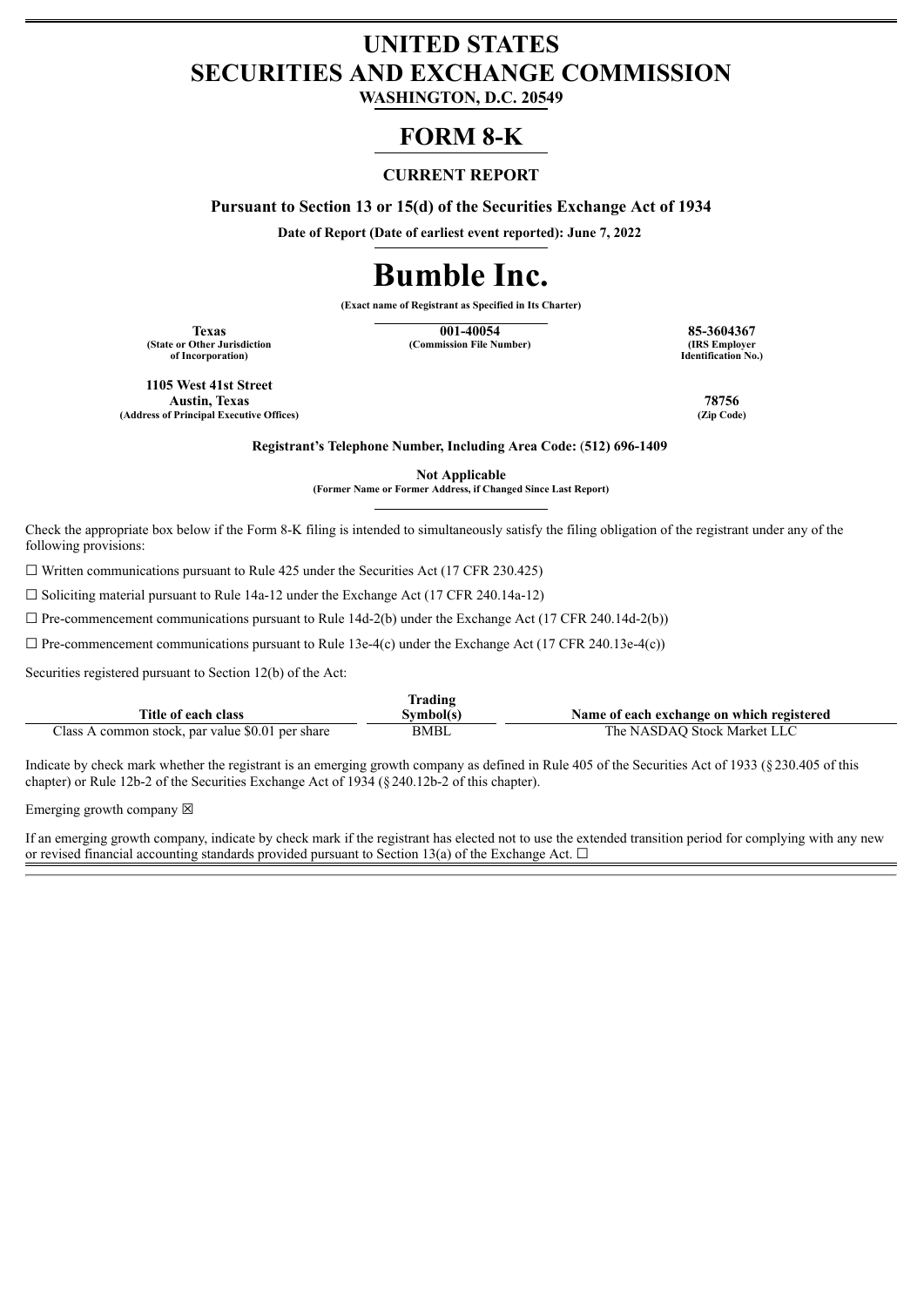#### **Item 5.07 Submission of Matters to a Vote of Security Holders.**

On June 7, 2022, Bumble Inc. (the "Company") held its virtual 2022 Annual Meeting of Stockholders (the "Annual Meeting") exclusively online via live audio webcast. The Company's stockholders voted on two proposals at the Annual Meeting, each of which is described in more detail in the Company's definitive proxy statement filed with the Securities and Exchange Commission on April 22, 2022 (the "Proxy"). At the beginning of the Annual Meeting, holders representing 507,303,447 votes of the Company's Class A common stock and 586,000,169 votes of the Company's Class B common stock were represented in person or by proxy at the Annual Meeting, which represented 99.01% of the 1,104,168,951 combined voting power of the shares of Class A common stock and Class B common stock entitled to vote at the Annual Meeting (voting together as a single class), and which constituted a quorum for the transaction of business. Holders of Class A common stock and Class B common stock have the number of votes per share as described in the Proxy.

At the Annual Meeting, the Company's stockholders voted on the following proposals:

- 1. To elect four Class I directors, each of whom is currently serving on the Company's board of directors, each to serve a three-year term expiring at the 2025 annual meeting of stockholders and until his or her successor has been elected and qualified or until such director's earlier death, resignation, retirement, disqualification, or removal from office.
- 2. To ratify the appointment of Ernst & Young LLP as the Company's independent registered public accounting firm for the fiscal year ending December 31, 2022.

The final results of voting on each of the proposals presented at the Annual Meeting, as certified by the Company's independent inspector of election, are set forth below.

#### **Proposal 1: Election of Directors.**

| Nominee                 | Votes For     | <b>Votes Withheld</b> | <b>Broker Non-Votes</b> |
|-------------------------|---------------|-----------------------|-------------------------|
| Ann Mather              | 1.060.406.909 | 24.323.849            | 8.572.858               |
| Jonathan C. Korngold    | 1.069.460.146 | 15.270.612            | 8.572.858               |
| Jennifer B. Morgan      | 1.069.113.999 | 15.616.759            | 8.572.858               |
| Pamela A. Thomas-Graham | .062.446.663  | 22.284.095            | 8.572.858               |

Each of the four nominees for Class I director was elected to serve until the 2025 annual meeting of stockholders and until his or her successor has been elected and qualified or until such director's earlier death, resignation, retirement, disqualification, or removal from office.

#### **Proposal 2: Ratification of Appointment of Independent Registered Public Accounting Firm.**

| Votes For     | <b>Votes Against</b> | <b>Abstentions</b> |
|---------------|----------------------|--------------------|
| 1,093,150,087 | 117,678              | 35,851             |

The stockholders ratified the appointment of Ernst & Young LLP as the Company's independent registered public accounting firm for the fiscal year ending December 31, 2022. There were no broker non-votes on this matter.